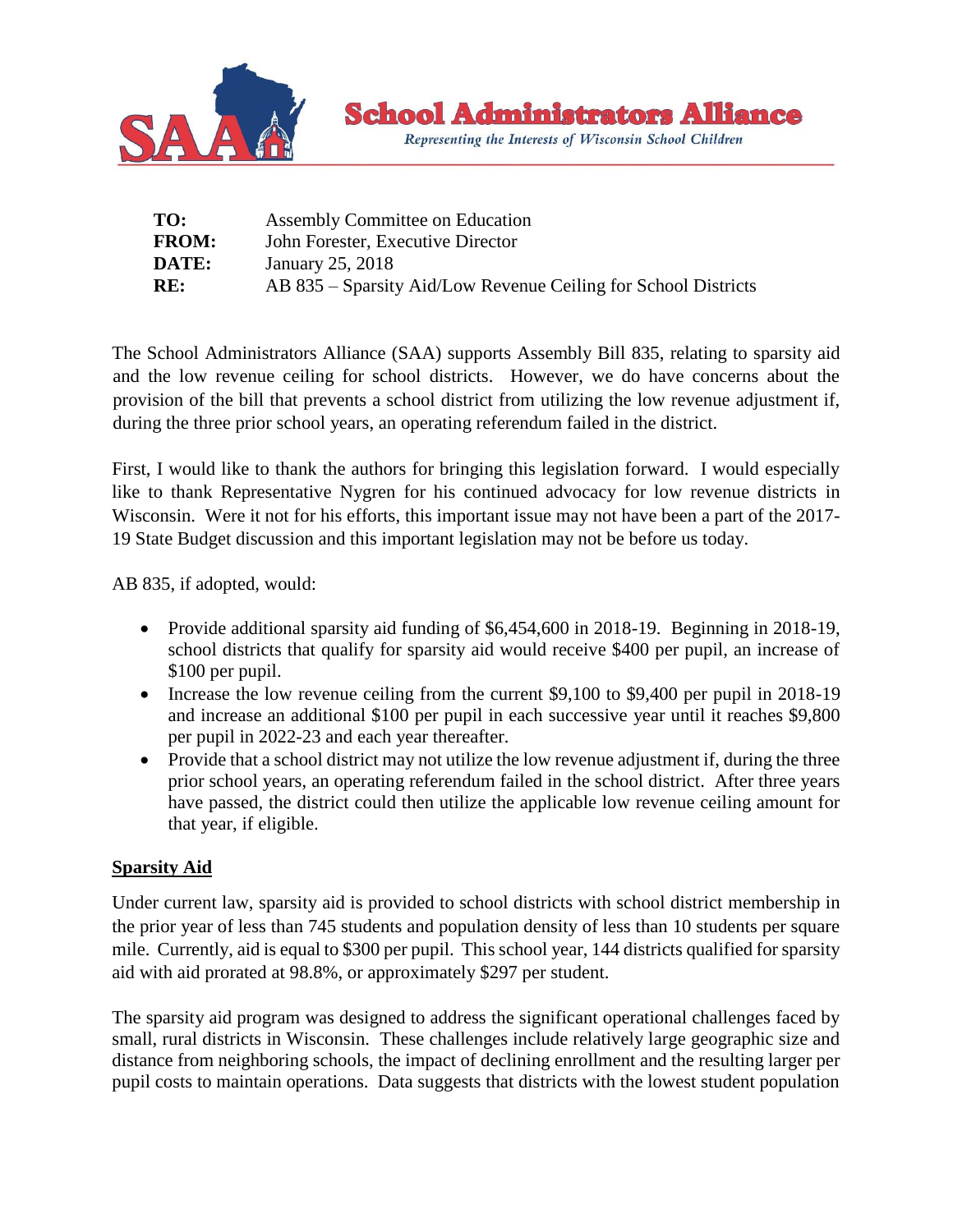density are among the districts with the lowest average income. These districts also tend to have high poverty rates and high pupil transportation costs.

## **Low Revenue Ceiling**

School revenue limits were imposed by the state in 1993-94 and have been in place for 25 years. Frugal, low-spending districts were essentially "locked in" to low per pupil revenue limits at their inception. Some districts have passed referenda to increase their revenue limit authority, but many others have found it difficult to do so, resulting in a widening revenue limit gap among districts throughout the state.

The low revenue ceiling, established in 1995-96, allows districts to increase their per pupil revenues up to a state-determined level per pupil without districts having to go to referendum. It is the policy mechanism in Wisconsin for low spending districts to narrow the disparity with higher spending districts in the state. It is also important to note that utilization of the low revenue ceiling is not required. It is an option for districts to use after considering the needs of students, parents, taxpayers and the community.

I think it is fair to say that we all believe that the educational opportunities afforded to every child in Wisconsin should not be determined by their zip code. An improved low revenue ceiling policy in Wisconsin is an important part of ensuring equitable resources for all children no matter where they live. As evidence of the need for this bill, not a single school district qualified for a low revenue adjustment in this school year.

I have attached a table to my testimony that looks at the low revenue ceiling as a percentage of the state average revenue limit per pupil over the past 18 years. The current low revenue ceiling of \$9,100 per pupil has now fallen to 86.2% of the statewide average revenue limit per pupil. Quite frankly, that is too low for a state that considers its school funding system equitable for all children.

## **Failed Operating Referendum**

As I mentioned earlier, we do have concerns about the provision of the bill that prevents a school district from utilizing the low revenue adjustment if, during the three prior school years, an operating referendum failed in the district. In fact, we ask you to support removal of this provision from the bill.

The "retroactive" portion of this provision is estimated to affect the following nine districts in 2018-19: Bonduel, Cameron, Chilton, Darlington Community, Freedom, Gillett, Howard-Suamico, Osceola, and Southern Door County. There are 13 additional school districts with referenda that are already slated for this spring (2018).

The low revenue ceiling was designed, at least in part, to provide a state-determined level of per pupil resources for those districts that have found it difficult to pass operating referenda. Once again, we believe the educational opportunities afforded to every child in Wisconsin should not be determined by their zip code. One could also argue that the voters in these districts did not have all the information about the high-stakes nature of their operating referendum at the time they cast their ballots.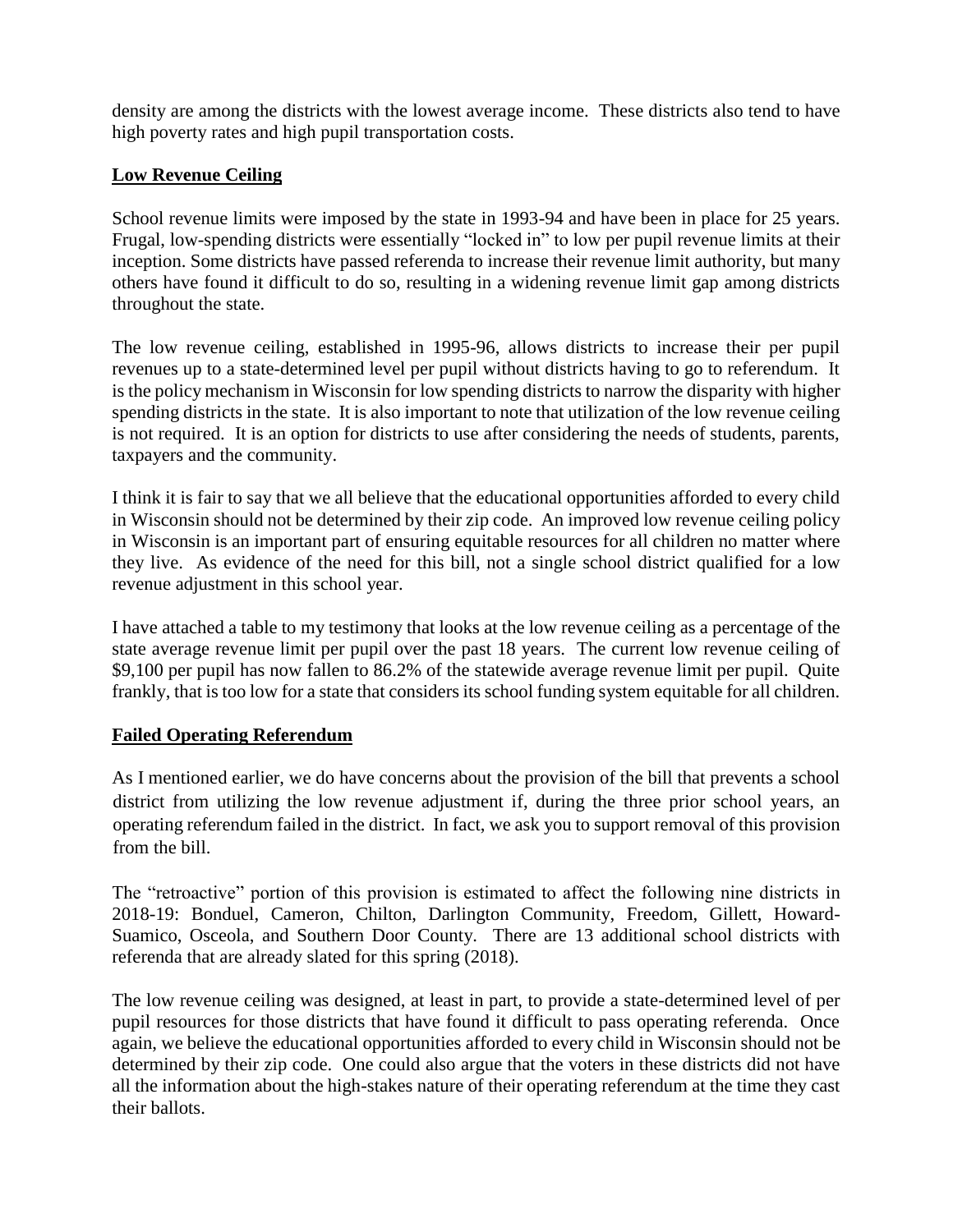At the very least, the effective date of this provision should be modified to remove the retroactivity and to accommodate referenda that are already in the pipeline for this spring. We need only look back to the 2017-19 State Budget for a precedent in support of this action. The Budget specified that provisions changing the allowable scheduling for school district referenda would apply to school board resolutions to exceed revenue limits or issue bonds that are adopted after January 1, 2018; thereby accommodating those referenda that were already in the pipeline for the fall of 2017.

Thank you for your consideration of our views. If you should have any questions on our position on AB 835, please call me at 608-242-1370.